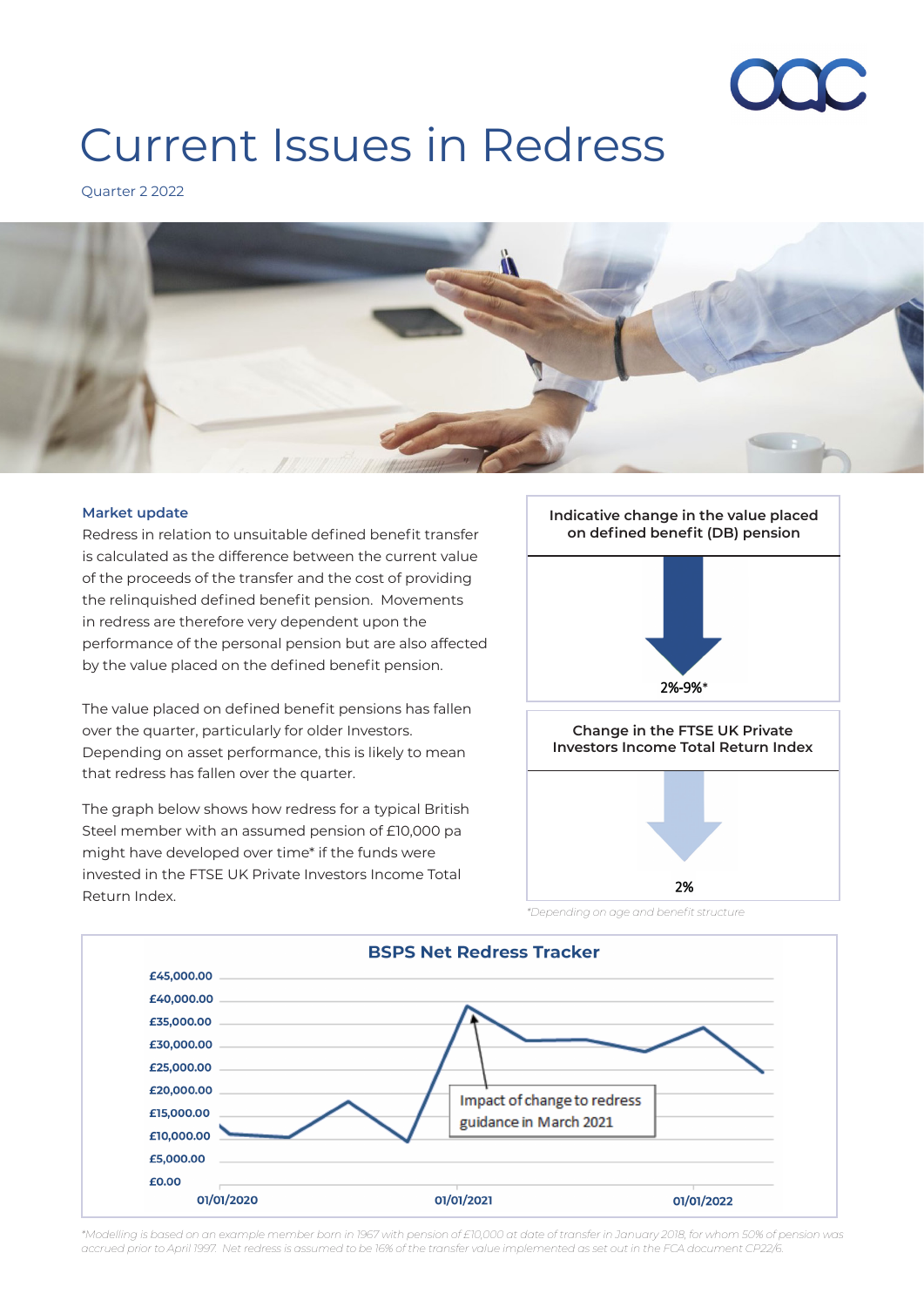#### **British Steel Consumer Redress Scheme**

On 31 March 2022, the FCA published proposals for a consumer redress scheme for individuals who were advised to transfer out of the British Steel Pension Scheme (BSPS). The consultation period will run to 30 June 2022.

The FCA anticipate that the redress scheme will be implemented by early 2023 and that compensation payments will be paid from late 2023 onwards.

The proposals allow for the scheme to cover individuals who transferred out between 26 May 2016 and 29 March 2018. This is a longer period than was anticipated when the FCA initially announced their plans to consult on the redress scheme – and importantly it now covers transfer values paid on the less generous terms which were available from the British Steel Pension Scheme prior to March 2017.

Analysis by OAC suggests that losses for transfer values paid from the BSPS in late 2016 / early 2017 are around twice the losses incurred where the transfer was implemented later in 2017. This means that the wider window for advice that is now proposed could result in a substantial step up in the redress paid under the scheme – both because more individuals will fall within its remit, and because the average redress for those individuals will be relatively high. Under the FCA's proposals, complaints to the

Financial Ombudsman Service (FOS) made before the implementation of the redress scheme will be processed outside of the scheme.

The FCA also propose that where advice was given by a firm that is now insolvent, the redress will be calculated by the Financial Services Compensation Scheme (FSCS) using the methodology prescribed in the redress scheme rules.

The FCA indicate that compensation payments calculated under the redress scheme will be determined in line with the revised version of redress guidance FG17/9, on which the FCA will consult during July 2022. This may mean that factors that impact materially on BSPS calculations (in particular the CPI inflation assumption, and the way in which early retirement is reflected in redress calculations) are given extra attention during the review process.

The FCA are looking into the possibility of developing a calculator which can be used by firms to calculate redress. This would have benefits in terms of consistency of approach – particularly given the complex benefit structure of the BSPS - and would expedite the redress calculation process.

## **Asset retention requirement for firms which advised British Steel Pension Scheme members**

On 25 April 2022 the FCA issued their Policy Statement PS22/4 which outlines restrictions on the use of funds by firms who have provided transfer advice in relation to the British Steel Pension Scheme.

The intention of the rules are to ensure that advising firms are able to meet their liabilities under the consumer redress scheme.

For firms that are in scope, a Financial Resilience Assessment calculation will need to be carried out before transactions which are not deemed to be "in the ordinary course of business" are enacted.

The assessment assumes that 46% of transfers effected were based on unsuitable advice and an average redress payment of 16% of the transfer value effected.

## **Change to redress guidance FG17/9**

The FCA have published revised pre and post retirement Consumer Prince Index (CPI) assumptions. These are required to ensure that the CPI assumptions adopted in redress calculations are consistent with the harmonisation of RPI and CPIH (the Consumer Prices Index include owner occupied housing costs) from 2030.

It is worth noting that the revised version of the guidance includes a new clause specifying that when calculating redress, consideration should be given to relevant determinations made by FOS. It is unclear to what extent firms are required to investigate previous FOS decisions and how directly any decisions are expected to be extrapolated into redress methodology given that the circumstances of any one case will be unique.